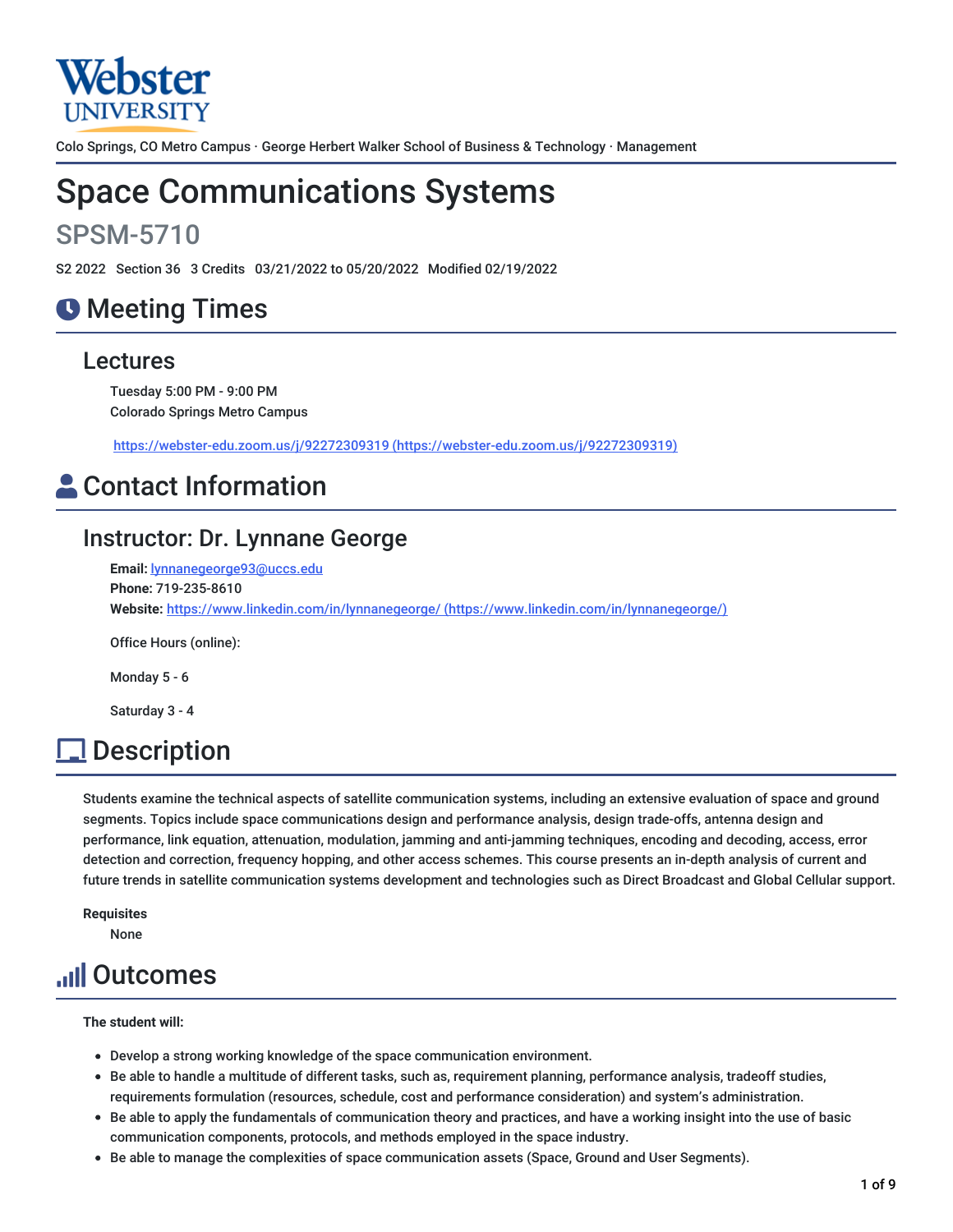- Be capable of explaining and applying their knowledge of the advantages and disadvantages of implementing different space communication technologies to meet a variety of space mission requirements.
- Be able to demonstrate their knowledge of different levels of performance for space communications systems that can be varied by using a wide range of control parameters
- Be able to explain and apply different mathematical formulas to calculate various performance requirements.
- Demonstrate their ability to understand, synthesize and apply the knowledge gained in this course through oral discussions and written examinations.

## **Required Textbook**

## Introduction to Satellite Communication

**Author:** Elbert **Publisher:** Artech **Edition:** 3rd **ISBN:** 978-1630812638

## **E** Deliverables

Quiz 15% Chapters 1 - 4 April 19 Final 15% Chapters 1 - 12 May 17 Homework 30% Project 30% Class participation 10%

## **✓**Evaluation

### **Weekly Homework**

Individual homework will be due every week by midnight on the due date. The intent of the homework is for the student to become more familiar with lecture material.

### **Exam 1**

Exam 1 will cover chapters 1 - 5 of the textbook

### **Final Exam**

The final will be cumulative and cover chapters 1 - 12 as well as other materials provided by your instructor.

### **Project**

The purpose of the project is to reinforce the concepts learned and assess your critical thinking skills and ability to express them in written and oral form. The project will be a case study of a scenario assigned by your instructor. You will write a paper on your findings and present your results to the class during week 9.

### **Class Participation**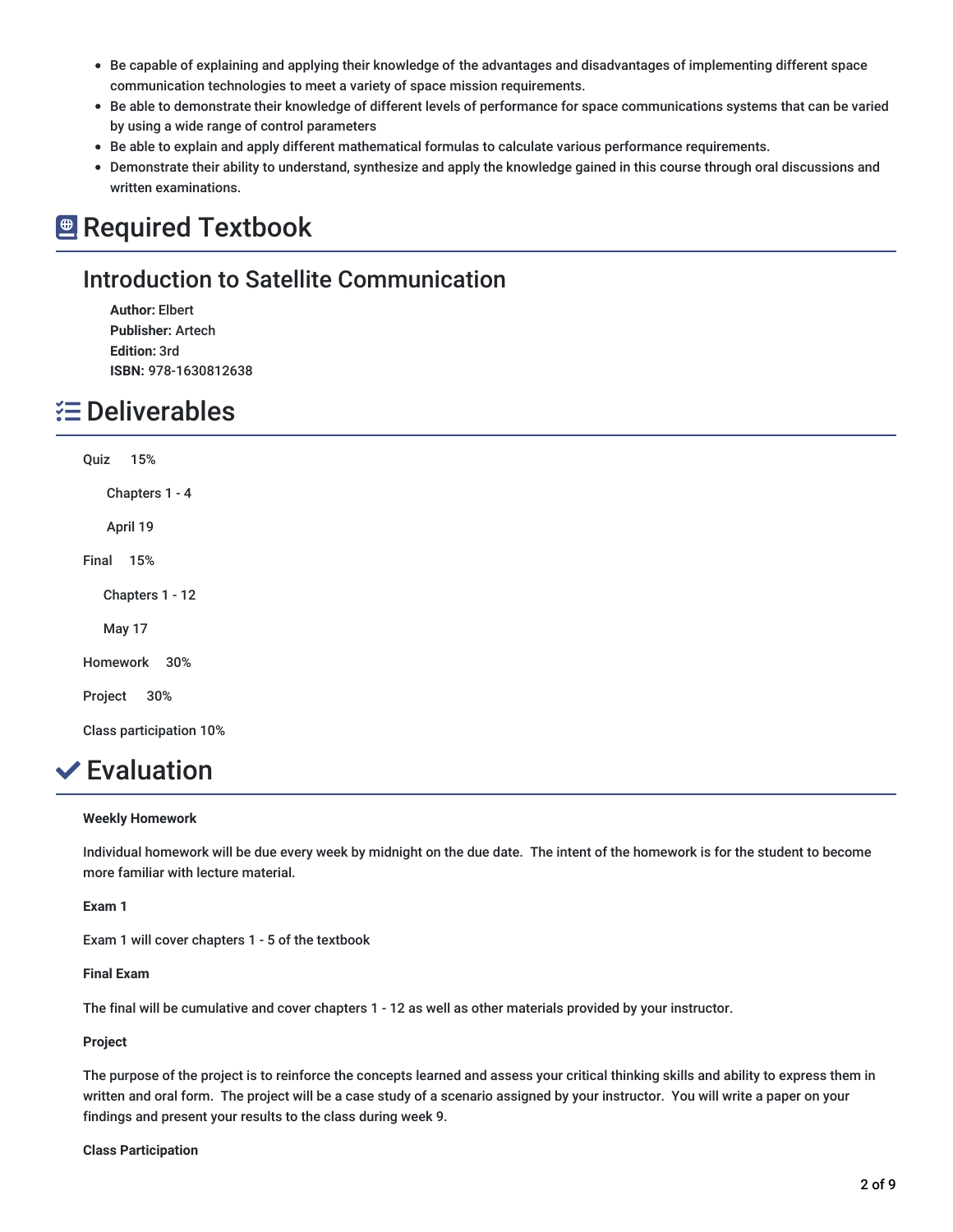# **苗 Schedule**

| When                                                                                          | <b>Topic</b>                                                | <b>Notes</b>                                                                                                                                                                                                                                                                       |
|-----------------------------------------------------------------------------------------------|-------------------------------------------------------------|------------------------------------------------------------------------------------------------------------------------------------------------------------------------------------------------------------------------------------------------------------------------------------|
| Lecture<br>Week #1<br>03/22/2022<br>5:00 PM - 9:00 PM<br><b>Colorado Springs Metro Campus</b> | <b>Course Introduction and Space Communication Overview</b> | Read: Chapters 1 & 2<br>Introduction to Space Communication<br><b>Course Overview</b><br><b>Satellite Communication Elements</b><br><b>Frequency Allocations</b><br><b>Evolution of Satellite Communication</b><br>Homework 1 Due Monday Mar 28                                    |
| Lecture<br>Week #2<br>03/29/2022<br>5:00 PM - 9:00 PM<br><b>Colorado Springs Metro Campus</b> | <b>Satellite Network Architectures</b>                      | <b>Read Chapter 3</b><br><b>Read Project Handout</b><br><b>General Features of Satellite Networks</b><br><b>Broadcast Networks</b><br><b>Point-to-Point Networks</b><br>VSAT (Very Small Aperture Terminal) Networks<br>Project Introduction<br>Homework 2 Due Monday 2 April 2022 |
| Lecture<br>Week #3<br>04/05/2022<br>5:00 PM - 9:00 PM<br><b>Colorado Springs Metro Campus</b> | Microwave Link Engineering                                  | <b>Read Chapter 4</b><br><b>Decibels</b><br>Propagation<br><b>Microwave Transmitters and Receivers</b><br><b>Link Quality</b><br>Homework 3 Due Monday 11 April 2022                                                                                                               |
| Lecture<br>Week #4<br>04/12/2022<br>5:00 PM - 9:00 PM<br><b>Colorado Springs Metro Campus</b> | Modulation, Multi-Access and Impairments                    | <b>Read Chapter 5</b><br><b>Digital Baseband Signals</b><br><b>Digital Modulation</b><br><b>Multi-Access Methods</b><br><b>Distortions and Impairments</b><br>Project Status #1<br>Homework 4 due Sunday 18 April 2022                                                             |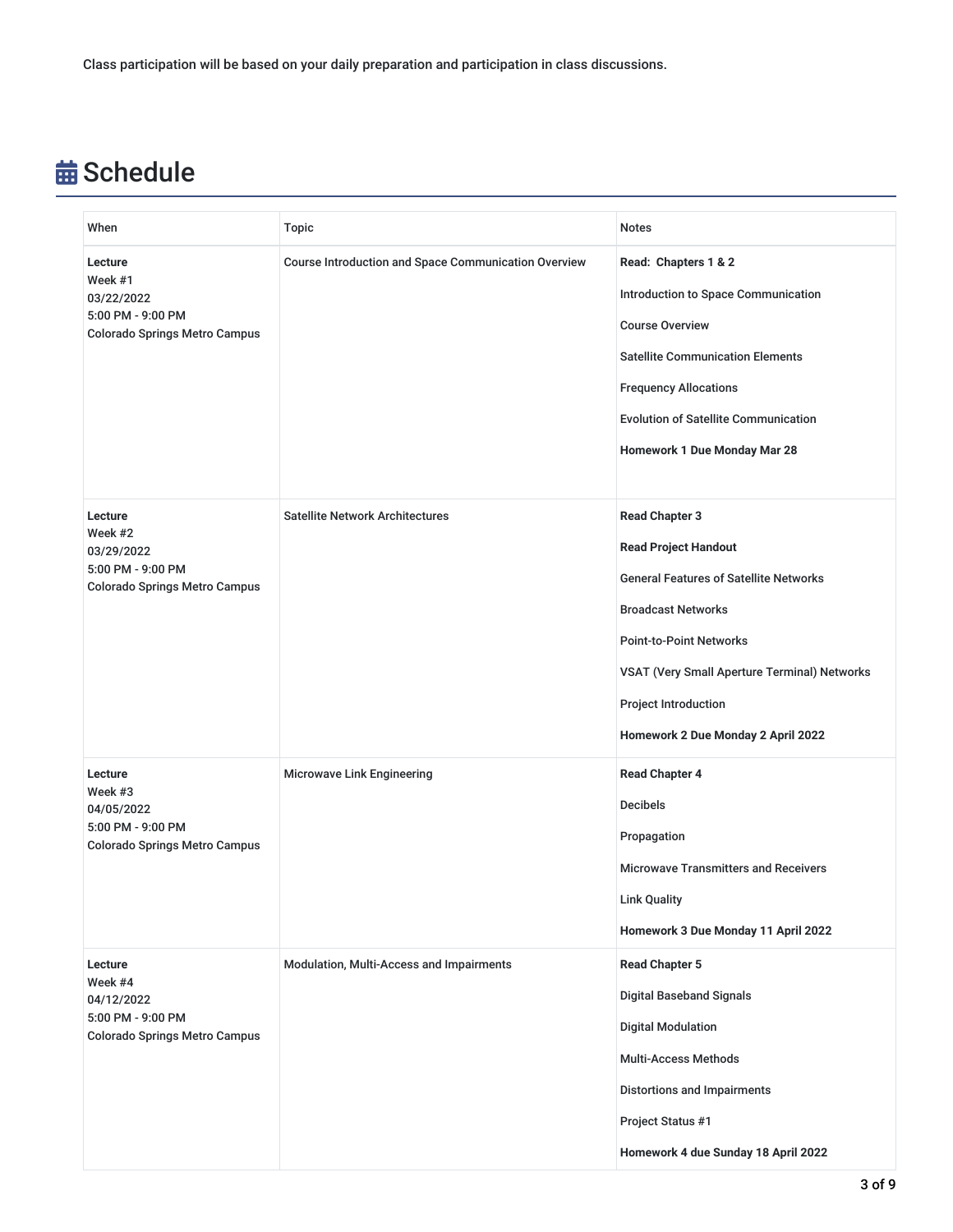| When                                                                                          | <b>Topic</b>                                       | Notes                                                                                                                                                                                                                                    |
|-----------------------------------------------------------------------------------------------|----------------------------------------------------|------------------------------------------------------------------------------------------------------------------------------------------------------------------------------------------------------------------------------------------|
| Lecture<br>Week #5<br>04/19/2022<br>5:00 PM - 9:00 PM<br><b>Colorado Springs Metro Campus</b> | <b>Spacecraft and Repeaters</b>                    | <b>Read Chapter 6</b><br><b>Communication Spacecraft Overview</b><br><b>Analog Bent-Pipe Repeaters</b><br><b>Digital Processing Repeaters</b><br><b>Standard Repeater Elements</b><br>Quiz<br>Homework 5 due Sunday 25 April 2022        |
| Lecture<br>Week #6<br>04/26/2022<br>5:00 PM - 9:00 PM<br><b>Colorado Springs Metro Campus</b> | Antennas                                           | <b>Read Chapter 7</b><br><b>Horn Antennas</b><br><b>Reflector Antennas</b><br><b>Antenna Patterns</b><br><b>Direct Radiating Array Antennas</b><br>Project Status #2<br>Homework 6 due Sunday 2 May 2022                                 |
| Lecture<br>Week #7<br>05/03/2022<br>5:00 PM - 9:00 PM<br><b>Colorado Springs Metro Campus</b> | <b>Elements of Communication Satellites</b>        | Read Chapters 8 - 10<br><b>Spacecraft Subsystems</b><br>Earth Stations and Network Technology<br><b>Launch Vehicles and Services</b><br>Homework 7 due Sunday 9 May 2022                                                                 |
| Lecture<br>Week #8<br>05/10/2022<br>5:00 PM - 9:00 PM<br><b>Colorado Springs Metro Campus</b> | Satellite Operations and Space Systems Engineering | Read Chapters 11 & 12<br><b>Satellite Control Systems</b><br><b>Intercommunication Networks</b><br><b>Network Operations</b><br><b>Space Systems Engineering</b><br><b>Economic Considerations</b><br>Homework #8 due Sunday 16 May 2022 |
| Lecture<br>Week #9<br>05/17/2022<br>5:00 PM - 9:00 PM<br><b>Colorado Springs Metro Campus</b> | Final, Project, and Course Wrap-up                 | <b>Final Exam</b><br><b>Project Presentations</b>                                                                                                                                                                                        |

# Course Policies

## Preparation

This course is taught interactively with the instructor leading the students through the material. Prior to the first class, students should familiarize themselves with their calculators as well as review algebra, trigonometry and exponential functions.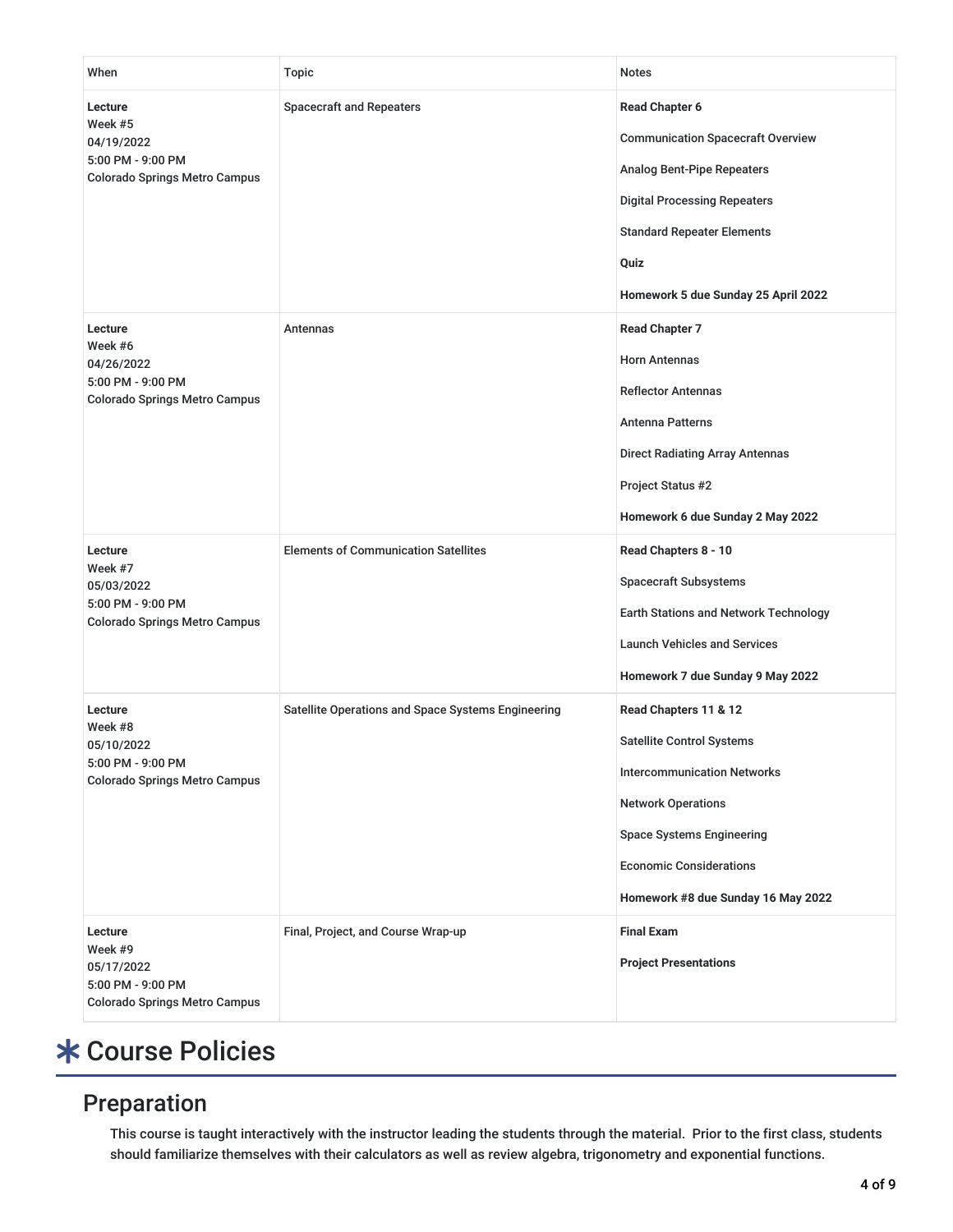## Late Policy

Late work will be subject to a penalty of 10% per day.

## Attendance

Students are expected to attend all class sessions. In the case of an unavoidable absence, the student must contact the instructor. The student is subject to appropriate academic penalty for incomplete or unacceptable makeup work, or for excessive or unexcused absences.

# $\widehat{\mathbf{m}}$  Institutional Policies

## Academic Policies

Academic policies provide students with important rights and responsibilities. Students are expected to familiarize themselves with all academic policies that apply to them. Academic policies for undergraduate students can be found in the Undergraduate Studies Catalog; graduate students should review the Graduate Studies Catalog.

### Undergraduate Studies Catalog

The Undergraduate Studies Catalog contains academic policies that apply to all undergraduate students. The *academic policies* and information section of the catalog contains important information related to **attendance, conduct, academic honesty, grades, and more**. If you are an undergraduate student, please review the catalog each academic year. The current Undergraduate Studies Catalog is at:

<http://www.webster.edu/catalog/current/undergraduate-catalog/> (http://www.webster.edu/catalog/current/undergraduatecatalog/)

### Graduate Studies Catalog

The Graduate Studies Catalog contains academic policies that apply to all graduate students. The *academic policies* section of the catalog contains important information related to **conduct, academic honesty, grades, and more**. If you are a graduate student, please review the catalog each academic year. The current Graduate Studies Catalog is at:

http://www.webster.edu/catalog/current/graduate-catalog/ [\(http://www.webster.edu/catalog/current/graduate-catalog/\)](http://www.webster.edu/catalog/current/graduate-catalog/)

## Grading

The Grades section of the academic catalog outlines the various grading systems courses may use, including the information about the final grade reported for this class.

### Undergraduate

http://www.webster.edu/catalog/current/undergraduate-catalog/academic-policies.html#grading [\(http://www.webster.edu/catalog/current/undergraduate-catalog/academic-policies.html#grading\)](http://www.webster.edu/catalog/current/undergraduate-catalog/academic-policies.html#grading)

### **Graduate**

https://webster.edu/catalog/current/graduate-catalog/academic-policies.html#gradingsystem [\(https://webster.edu/catalog/current/graduate-catalog/academic-policies.html#gradingsystem\)](https://webster.edu/catalog/current/graduate-catalog/academic-policies.html#gradingsystem)

### **Incomplete**

There are important policies that govern grades of Incomplete (I), including the circumstances under which Incomplete grades are granted, deadlines for completion, and consequences should the remaining course work not be completed. It is the responsibility of a student who requests an Incomplete to ensure that they understand and follow the policies.

### Grade Appeals

Instructors are responsible for assigning grades, and student should discuss grade issues with the instructor. Policies and procedures for appealing grades are available in the appropriate catalog.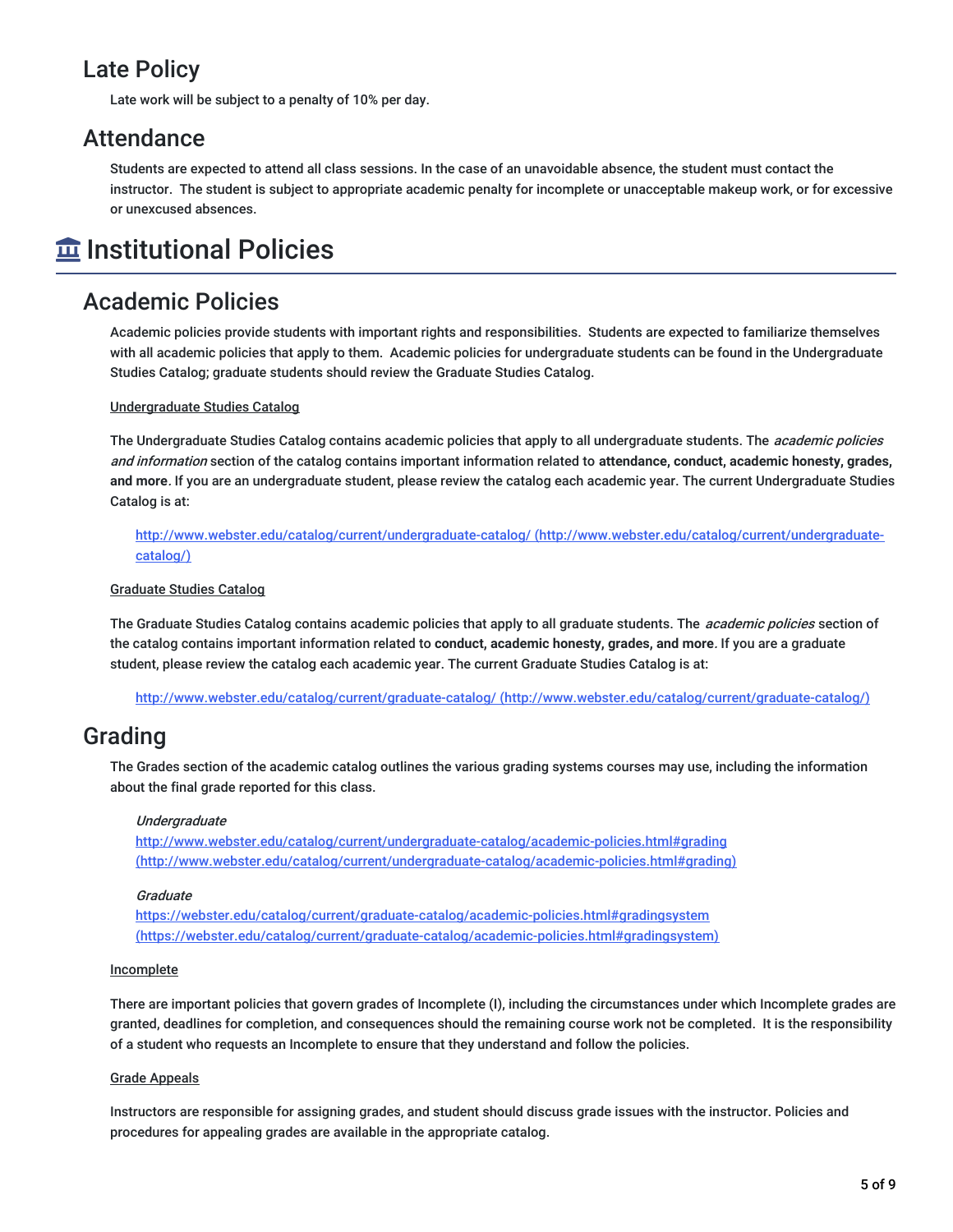## Academic Honesty Policy

Webster University is committed to academic excellence. As part of our Statement of Ethics, we strive to preserve academic honor and integrity by repudiating all forms of academic and intellectual dishonesty, including cheating, plagiarism and all other forms of academic dishonesty. Academic dishonesty is unacceptable and is subject to a disciplinary response. Students are encouraged to talk to instructors about any questions they may have regarding how to properly credit others' work, including paraphrasing, quoting, and citation formatting. The university reserves the right to utilize electronic databases, such as Turnitin.com, to assist faculty and students with their academic work.

The university's Academic Honesty Policy is published in academic catalogs:

#### **Undergraduate**

<http://www.webster.edu/catalog/current/undergraduate-catalog/academic-policies.html> (http://www.webster.edu/catalog/current/undergraduate-catalog/academic-policies.html)

#### **Graduate**

<http://www.webster.edu/catalog/current/graduate-catalog/academic-policies.html> (http://www.webster.edu/catalog/current/graduate-catalog/academic-policies.html)

As a part of the university commitment to academic excellence, the Reeg Academic Resource Center provides student resources to become better acquainted with academic honesty and the tools to prevent plagiarism in its many forms:

https://websteru.sharepoint.com/sites/AcademicIntegrityAtWebster [\(https://websteru.sharepoint.com/sites/AcademicIntegrityAtWebster\)](https://websteru.sharepoint.com/sites/AcademicIntegrityAtWebster)

### Statement of Ethics

Webster University strives to be a center of academic excellence. The university makes every effort to ensure the following:

- The opportunity for students to learn and inquire freely
- The protection of intellectual freedom and the rights of professors to teach
- The advancement of knowledge through scholarly pursuits and relevant dialogue

To review Webster University's statement of ethics, see the Undergraduate Studies Catalog and the Graduate and Studies Catalog:

#### **Undergraduate**

<http://www.webster.edu/catalog/current/undergraduate-catalog/overview.html#ethics> (http://www.webster.edu/catalog/current/undergraduate-catalog/overview.html#ethics)

#### **Graduate**

<http://www.webster.edu/catalog/current/graduate-catalog/ethics.html> (http://www.webster.edu/catalog/current/graduatecatalog/ethics.html)

### Contact Hours for this Course

It is essential that all classes meet for the full instructional time as scheduled. A class cannot be shortened in length. If a class session is cancelled for any reason, the content must be covered at another time.

### Important Academic Resources

### Academic Accommodations and Support

At Webster University, we understand that all students learn differently and may have specific, often differing, learning needs. Some examples are doing rather than watching, being active instead of sitting still, and taking frequent breaks. For others, the professor needs to speak louder, give more clear instructions, and be understanding with health issues. Regardless of what makes learning easier for you, our goal is to provide the most accessible learning environment possible for each student. If there are any specific needs you'd like to make your instructors personally aware of, including any academic accommodations, please reach out to them directly.

Webster University supports students in several ways. Students with academic/learning, health, physical, and psychological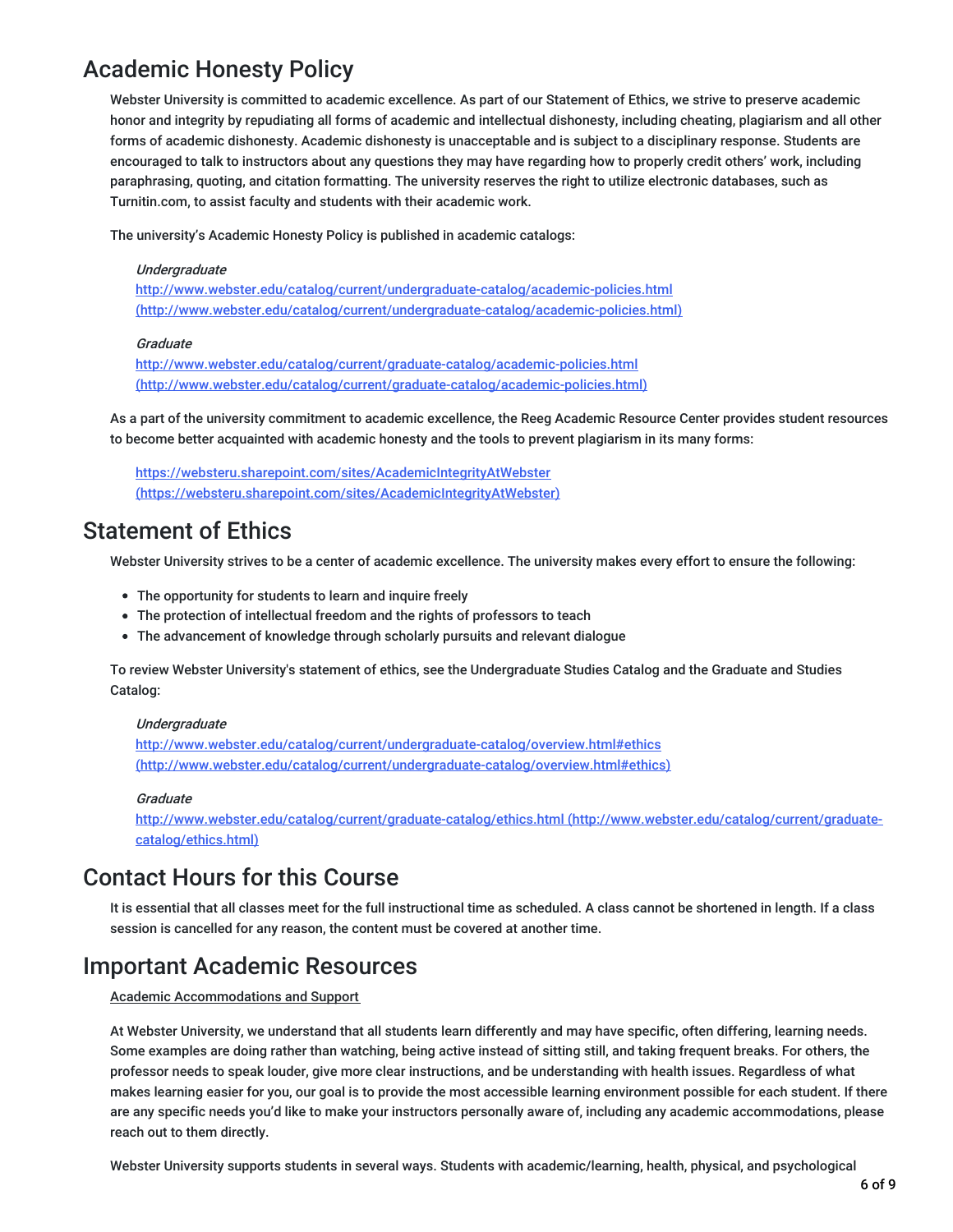disabilities and students who have accessibility concerns can reach out to Webster's Academic ADA Coordinator at [disability@webster.edu](mailto:disability@webster.edu). You can also reach out if you have any questions relating to accessibility.

Online resources through WorldClassRoom (Canvas) have a variety of accessibility tools, provided through a program called Ally, for both students and faculty. Ally is free and already incorporated into WorldClassRoom. It helps students who have visibility and attention challenges; who need easier access to course materials from mobile phones, tablets, electronic readers, etc.; or who need or prefer file types different from the format uploaded by the instructor. You can find more information about Ally at https://webster.edu/online/ally.php [\(https://webster.edu/online/ally.php\)](https://webster.edu/online/ally.php).

Life circumstances can make focusing on education, or anything else, difficult. For this reason, several additional resources and services are available to students at no cost:

- 1. Reeg Academic Resource Center (https://websteru.sharepoint.com/sites/ReegARC [\(https://websteru.sharepoint.com/sites/ReegARC\)\)](https://websteru.sharepoint.com/sites/ReegARC)
	- o Academic Counseling: [academiccounseling@webster.edu](mailto:academiccounseling@webster.edu)
	- o Assistive Technology: [atacr@webster.edu](mailto:atacr@webster.edu)
	- o Disability Accommodations: [disabilty@webster.edu](mailto:disabilty@webster.edu)
	- o Testing Center: [arc@webster.edu](mailto:arc@webster.edu)
	- o Tutoring: [tutoring@webster.edu](mailto:tutoring@webster.edu)
	- o Writing services: [writing@webster.edu](mailto:writing@webster.edu)
- 2. Counseling and Life Development [\(https://www.webster.edu/student-counseling.php](https://www.webster.edu/student-counseling.php) (https://www.webster.edu/studentcounseling.php)): 314-968-7030 or counselingId@webster.edu (these contact methods are non-confidential, but appointments are confidential)

Lastly, circumstances change. If, at any point throughout your education, you find that something is making learning difficult for you, please reach out to your instructor directly and/or to Webster's ADA team. It is never too late to ask for accommodations. We entirely support you and want you to have the best and most accessible education possible.

### Student Success Portal

Webster University's Student Success Portal, powered by Starfish, is a communications tool to connect students with faculty members and campus support services. It allows faculty and staff members to communicate with you regarding academic achievements as well as areas where support may be helpful. You may use the portal to contact faculty and staff members for assistance and to arrange meetings. Activity in the portal will be communicated to your Webster University email account. The Student Success Portal is available via your course home page in WorldClassRoom or via Connections. Learn more about the Student Success Portal at https://www.legacy.webster.edu/success/students.html. [\(https://www.legacy.webster.edu/success/students.html\)](https://www.legacy.webster.edu/success/students.html)

### University Library

Webster University Library is dedicated to supporting the research needs and intellectual pursuits of students throughout the university's worldwide network. Resources include print and electronic books, journal articles, online databases, DVDs and streaming video, CDs and streaming music, datasets, and other specialized information. Services include providing materials at no cost and research help for basic questions to in-depth exploration of resources. The gateway to all of these resources and services is http://library.webster.edu [\(http://library.webster.edu/\)](http://library.webster.edu/). For support navigating the library's resources, see http://libanswers.webster.edu/ [\(http://libanswers.webster.edu/\)](http://libanswers.webster.edu/) for the many ways to contact library staff.

### Drops and Withdrawals

Drop and withdrawal policies dictate processes for students who wish to unenroll from a course. Students must take proactive steps to unenroll; informing the instructor is not sufficient, nor is failing to attend. In the early days of the term or semester, students may DROP a course with no notation on their student record. After the DROP deadline, students may WITHDRAW from a course; in the case of a WITHDRAW, a grade of W appears on the student record. After the WITHDRAW deadline, students may not unenroll from a course. Policies and a calendar of deadlines for DROP and WITHDRAW are at: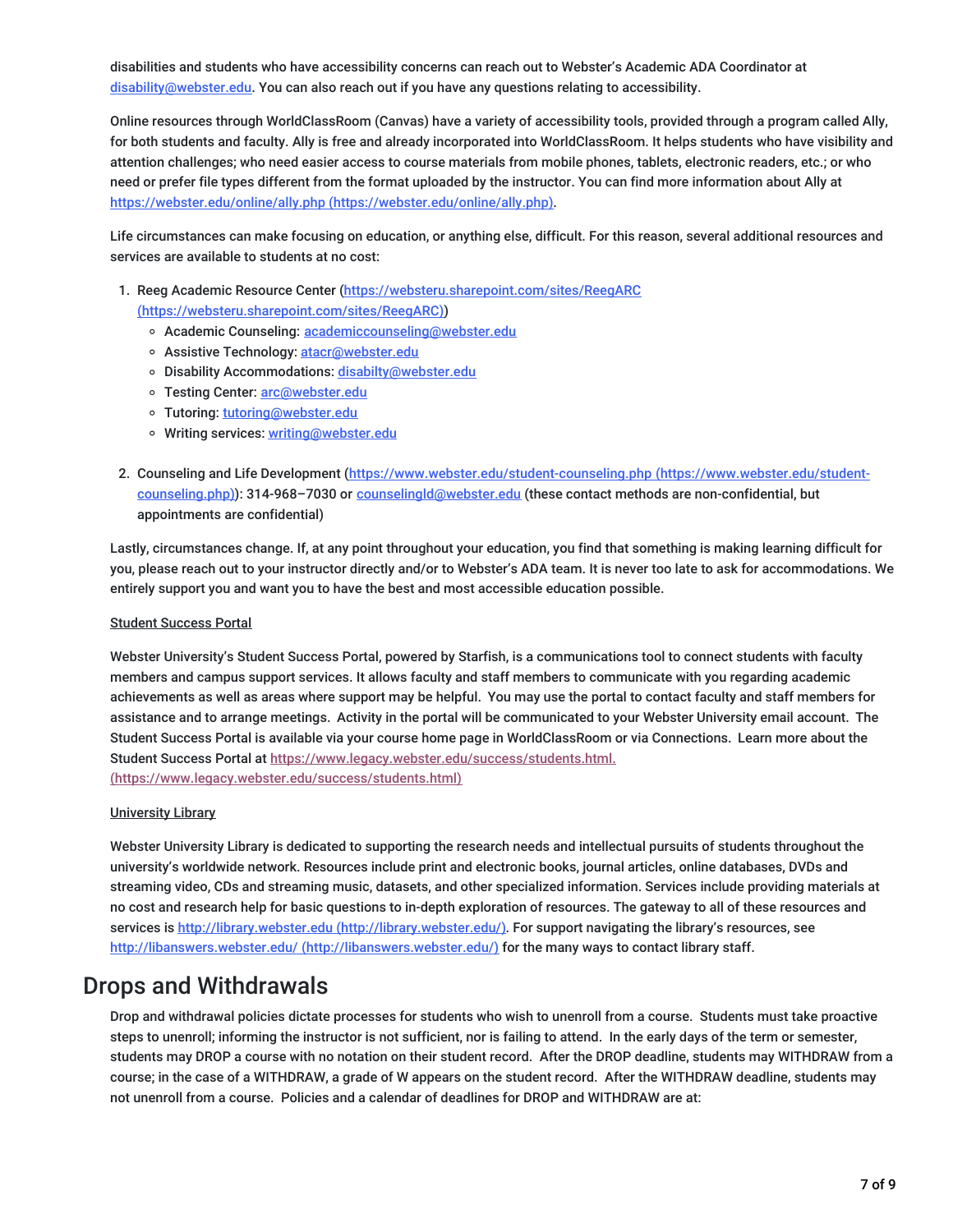### **Undergraduate**

<http://www.webster.edu/catalog/current/undergraduate-catalog/enrollment.html> (http://www.webster.edu/catalog/current/undergraduate-catalog/enrollment.html)

### **Graduate**

http://www.webster.edu/catalog/current/graduate-catalog/enrollment.html [\(http://www.webster.edu/catalog/current/graduate-catalog/enrollment.html\)](http://www.webster.edu/catalog/current/graduate-catalog/enrollment.html)

Academic Calendar - http://www.webster.edu/academics/academic-calendar/ [\(http://www.webster.edu/academics/academic-calendar/\)](http://www.webster.edu/academics/academic-calendar/)

Current tuition rates, policies, and procedures, including details of pro-rated tuition refunds, are available in the "Tuition, Fees, and Refunds" section of Webster's Academic Catalogs:

### Undergraduate

<http://www.webster.edu/catalog/current/undergraduate-catalog/tuition.html> (http://www.webster.edu/catalog/current/undergraduate-catalog/tuition.html)

### **Graduate**

<http://www.webster.edu/catalog/current/graduate-catalog/tuition.html> (http://www.webster.edu/catalog/current/graduatecatalog/tuition.html)

## Student Handbook and Other Important Policies

Student handbook and other non-academic policies may apply to you and may impact your experience in this class. Such policies include the student code of conduct, privacy, technology and communications, and more. Please review the handbook each year and be aware of policies that apply to you. The handbook is available at:

http://www.webster.edu/student-handbook/ [\(http://www.webster.edu/student-handbook/\)](http://www.webster.edu/student-handbook/)

### Sexual Assault, Harassment, and Other Sexual Offenses

Webster University makes every effort to educate the community to prevent sexual assault, harassment, and other sexual offenses from occurring, and is committed to providing support to those affected when this behavior does occur. To access information and resources or to review the Policy on Sexual Assault, Harassment, and Other Sexual Offenses, visit:

https://webster.edu/titleix/policy.php [\(https://webster.edu/titleix/policy.php\)](https://webster.edu/titleix/policy.php)

### Research on Human Subjects

The Webster University Institutional Review Committee (IRB) is responsible for the review of all research on human subjects. The IRB process applies to all Webster University faculty, staff, and students and must be completed prior to any contact with human subjects. For more information on the IRB, visit:

https://www.legacy.webster.edu/irb/ [\(https://www.legacy.webster.edu/irb/\)](https://www.legacy.webster.edu/irb/)

## Course Evaluations

At the end of this course, you will have the opportunity to provide feedback about your experience. Your input is extremely valuable to the university, your instructor, and the department that offers this course. Please provide your honest and thoughtful evaluation, as it helps the university to provide the best experience possible for all of its students.

## Important Technology Information

### Connections Accounts

Webster University provides all students, faculty, and staff with a University email account through Connections. Students are expected to activate their Connections account and regularly check incoming university email. Students may choose to have their University email forwarded to an alternate email address. Connections account holders can call the Help Desk (314-246-5995 or toll free at 1-866-435-7270) for assistance with this setup. Instructions are also provided on the Information Technology website at: